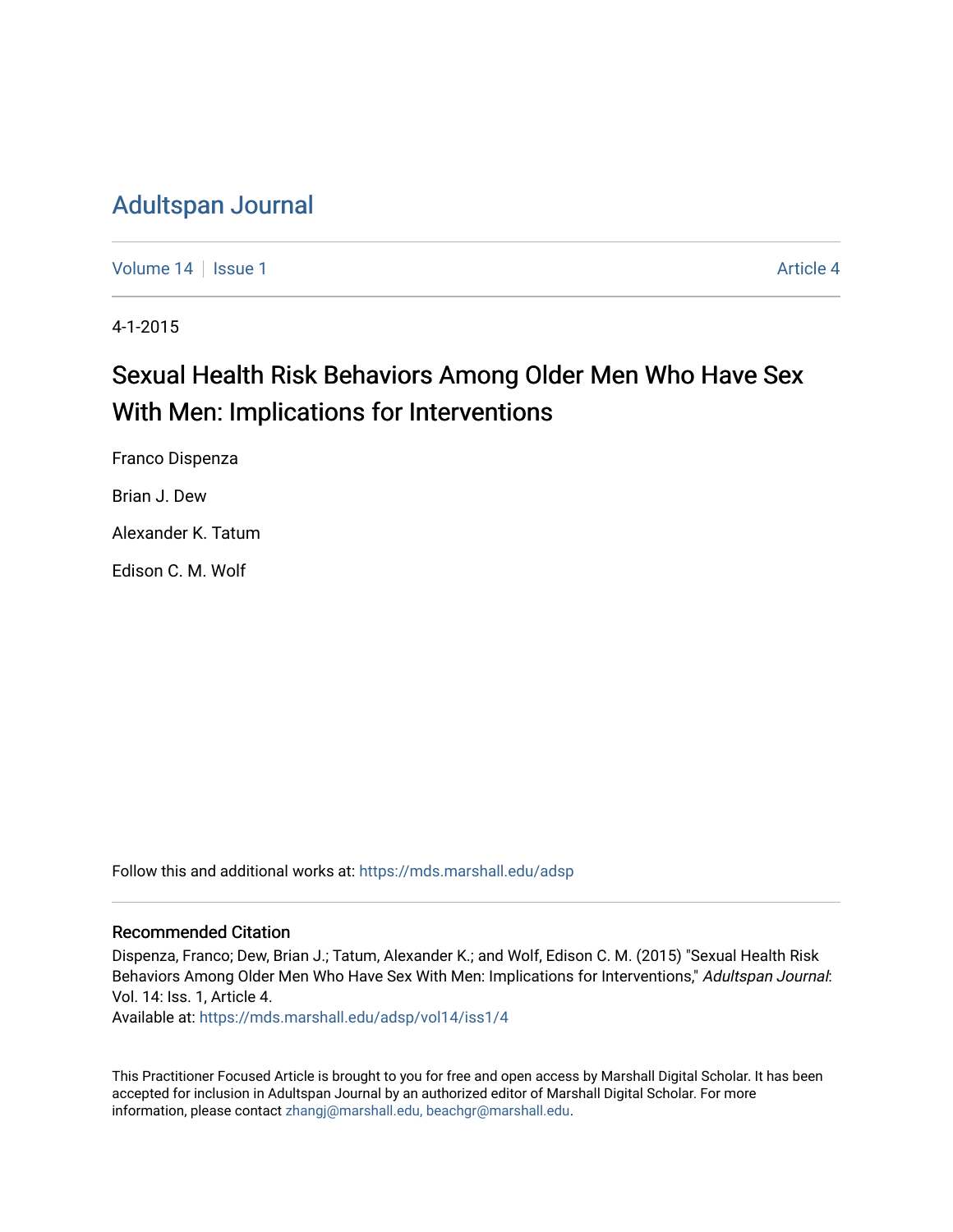# **Sexual Health Risk Behaviors Among Older Men Who Have Sex With Men: Implications for Interventions**

## **Franco Dispenza, Brian J. Dew, Alexander K. Tatum, and Edison C. M. Wolf**

*Sexual health risk behaviors, HIV and sexually transmitted infection (STI) transmission, substance use, stigma, and loneliness among older men who have sex with men are discussed. Implications for interventions are provided, including (a) assessment of health-related risk behaviors, (b) brief interventions, (c) HIV and STI screening, and (d) relevant developmental and contextual factors.*

*Keywords:* sex, aging, interventions, older MSM

In one of the most comprehensive surveys of sexual attitudes and behaviors conducted with Americans between the ages of 57 and 85 years, Lindau et al. (2007) reported that Americans remain sexually active well into their older age. Older adults navigate their sexual lives in the context of their life-span development, adjusting to hormonal and vascular changes, physical and mental health concerns, and coping with the loss of significant loved ones (National Institute on Aging, 2009). Additionally, aging Americans have to cope with the stigma of ageism and a culture that places a strong emphasis on youth and sexuality (DeLamater & Sill, 2005). Because life expectancy has been steadily increasing for older Americans (National Institute on Aging, 2011), counselors will likely encounter sexuality-related issues with this population. More important, given the social and political changes that have occurred in the United States with sexual minority populations, counselors are likely to encounter individuals with various sexual expressions, including older men who have sex with men (MSM).

The early pioneering work concerning older MSM indicated that those living over the age of 50 years were sexually active, maintained an ability to perform sexually, reported no change in levels of sexual enjoyment with other men, and

*Franco Dispenza, Brian J. Dew, Alexander K. Tatum, and Edison C. M. Wolf, Department of Counseling and Psychological Services, Georgia State University. Correspondence concerning this article should be addressed to Franco Dispenza, Department of Counseling and Psychological Services, Georgia State University, PO Box 3980, Atlanta, GA 30303 (e-mail: FDispenza1@gsu.edu).*

. . . . . . . . . . . . . . . . . .

*© 2015 by the American Counseling Association. All rights reserved.*

**ADULTSPAN***Journal April 2015 Vol. 14 No. 1* **35**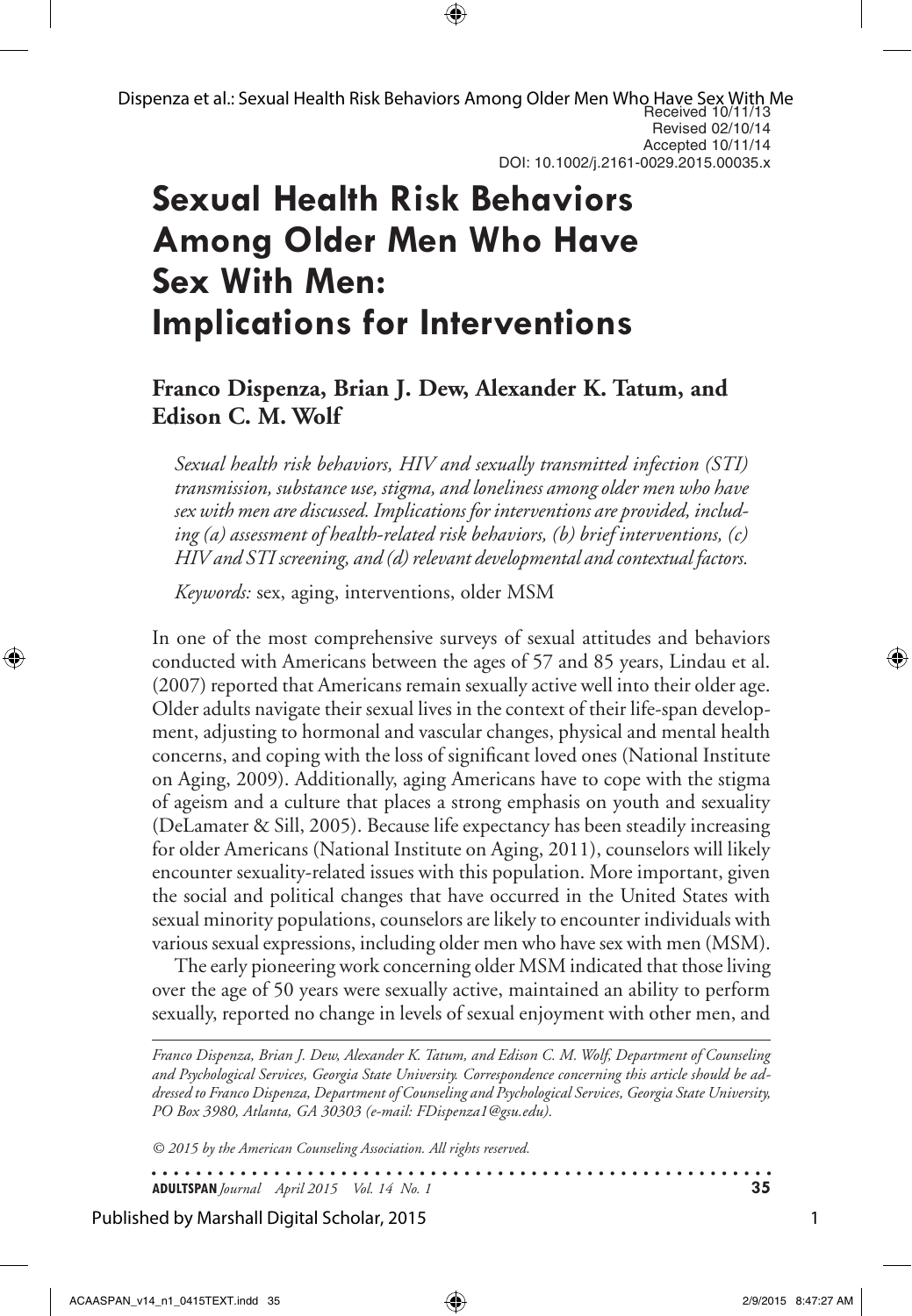were satisfied with their sexual lives (Berger, 1982; Kelly, 1977; Kimmel, 1978; Pope & Schulz, 1991). Today, older MSM have an active sex life and enjoy sex as any other group of men—younger or older; gay, bisexual, or heterosexual (Fish, 2012; Pope, Wierzalis, Barrett, & Rankins, 2007). However, sexuality scholars have been researching high-risk sexual behaviors of older adults (e.g., Cooperman, Arnsten, & Klein, 2007; Orel, Spence, & Steele, 2005), and recent research studies have extended these findings to include a subsample of older MSM (e.g., Lim et al., 2012; Lovejoy et al., 2008). It is essential that counselors understand the behavioral and psychological correlates associated with sexual at-risk behaviors to facilitate affirmative and effective interventions with older MSM. With fewer reported HIV-related deaths as a result of medical advancements (Rosenfeld, Bartlam, & Smith, 2012), counselors will need to understand the contextual intricacies that encompass the lives of older MSM. In this article, we review the empirical literature on at-risk sexual behaviors among older MSM, explore correlates associated with at-risk sexual behaviors, and discuss recommendations for intervention.

## **Sexual Risk Behaviors Among Older MSM**

Some older MSM seek sexual connections through nurturing committed relationships, whereas others find connection through casual sexual encounters, sexual friendships, or even paying for sex (Pope et al., 2007). The venues for finding partners for intimate sexual relationships also vary. Older MSM use bars, sex clubs, and bathhouses as venues for sexual networking opportunities (Jacobs et al., 2010), but they are also using the Internet to develop sexual networks (Fernandez et al., 2005; Halkitis & Parsons, 2003; Hospers, Harterink, & Veenstra, 2002; Tsui & Lau, 2010; Wilson, Cook, McGaskey, Rowe, & Dennis, 2008). In addition to the various venues that older MSM may be using to find sexual partners, older MSM report having multiple sexual partners. In a probabilistic random sample of 507 older MSM living in New York City, Chicago, San Francisco, and Los Angeles, Dolcini, Catania, Stall, and Pollack (2003) found that approximately 25% of men between the ages of 60 and 69 reported nine or more sexual partners, whereas 15% reported 15 or more sexual partners during the past 12 months of participating in the study. These sexualrelated behaviors are oftentimes associated with the transmission of sexually transmitted infections (STIs) and HIV, reduced condom use, substance use, stigma, loneliness, and loss.

## **STIs, HIV, and Disclosure**

Among older adults, Calvet (2003) highlighted that there are substantial risks for acquiring STIs such as gonorrhea, herpes, syphilis, HIV, and HPV (human papillomavirus). By 2015, adults age 50 and older will make up approximately 50% of all HIV/AIDS cases in the United States (Effros et al., 2008), and older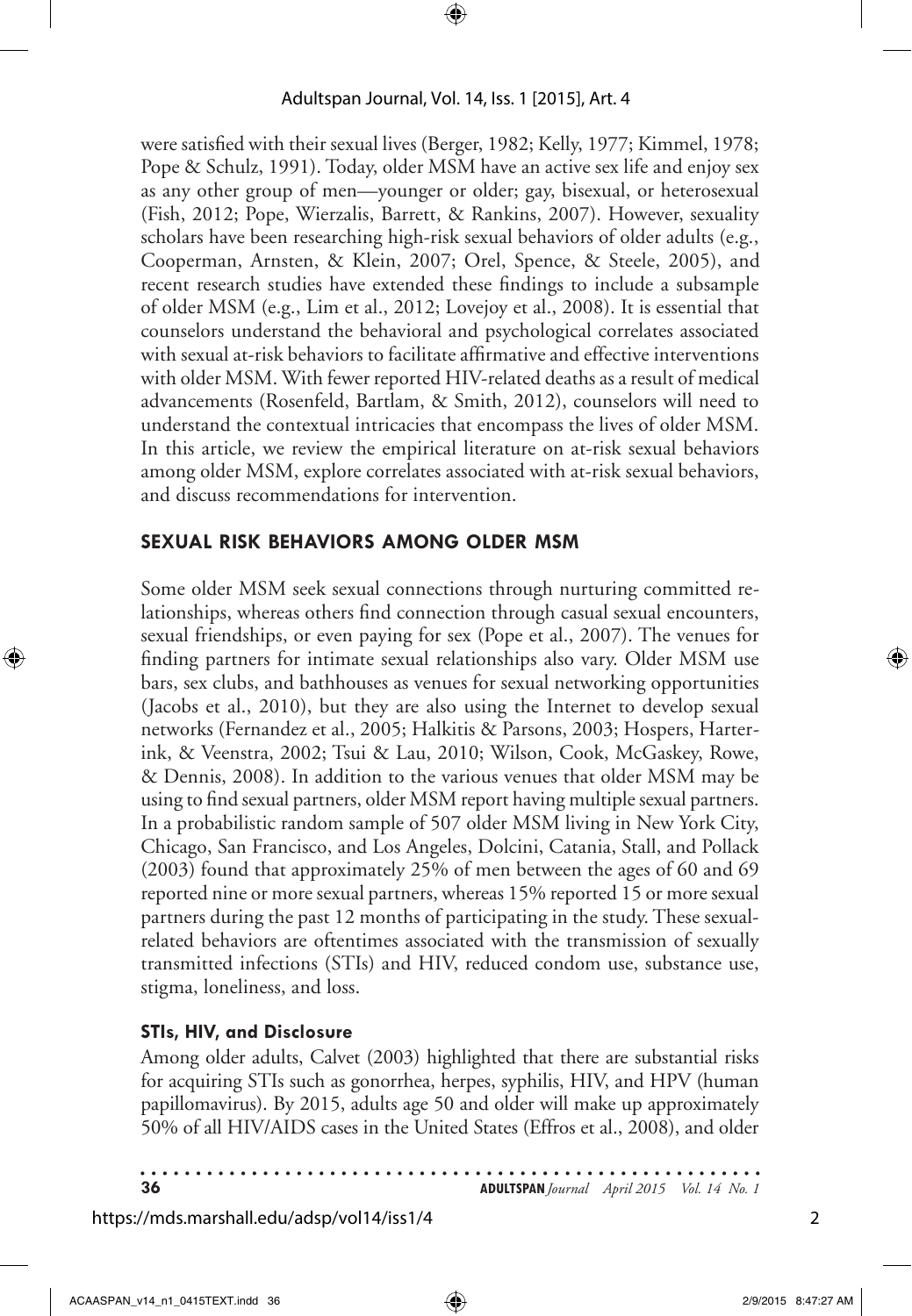MSM may be especially at risk for HIV infection. In 2008, the Centers for Disease Control and Prevention (CDC) reported that rates of HIV infection were steadily increasing among older MSM (CDC, 2008). Data collected from 46 states between 2007 and 2009 revealed that the number of new HIV infections among older Americans (50 years or older) increased nearly 22%, from 209,433 to 256,259 (CDC, 2013). Most of the infections were among men, and approximately 60% of these new infections were contracted via male-to-male sexual contact (CDC, 2013).

Disclosure of STI/HIV status is another factor to consider with older MSM, and the tenets of social exchange theory could potentially explain why older MSM may or may not disclose their status. From a social exchange theory framework, Serovich (2001) described that HIV-positive men may avoid disclosure and gravitate toward rewarding consequences that maximize behavioral or relational profits (e.g., avoid fear of rejection for acceptance). There is already a documented trend showing that HIV-positive MSM may not necessarily disclose their HIV status during every sexual encounter (Marks & Crepaz, 2001; Rosser et al., 2008). Klitzman et al. (2007) found that one fifth of a sample of 1,828 HIV-positive MSM reported unprotected anal sex with a casual partner without disclosing their HIV status, and being on antiretroviral medication for HIV was not significantly correlated with disclosure of HIV. With the success of numerous antiretroviral regimens to help combat the effects of viral infections, older MSM may be less inclined to disclose their HIV/STI status.

#### **Condom Use**

Although not exclusively the only mode of transmission, STI and HIV infections are commonly associated with not using condoms during sexual encounters with a known or unknown infected partner. In a study examining sexual behaviors among adults 50 years or older living with HIV/AIDS, Lovejoy et al. (2008) reported among their MSM subsample that 37% did not regularly use condoms during sex in the past 3 months. Jacobs et al. (2010) conducted a self-report, quantitative study on 802 MSM ages 40 to 94 years from South Florida and explored significant factors that were associated with unprotected receptive and insertive anal sex. Gathering the sample from community venues (e.g., bars, social events), Jacobs et al. reported that 87% of the sexually active men in the sample, including those between the ages of 60 and 94, did not use a condom during receptive or insertive anal sex with at least one sexual partner in the last 6 months. Jacobs et al. also reported that having an HIV-positive status was significantly associated with a higher risk of unprotected anal sex, both as the receptive and insertive partner, particularly with men ages 40 to 59.

In a content review of 58 peer-reviewed empirical research studies that examined HIV and aging, Sankar, Nevedal, Neufeld, Berry, and Luborsky (2011) concluded that older adults did not consider themselves to be at risk for HIV infection and were more reluctant to take preventive measures

**ADULTSPAN***Journal April 2015 Vol. 14 No. 1* **37**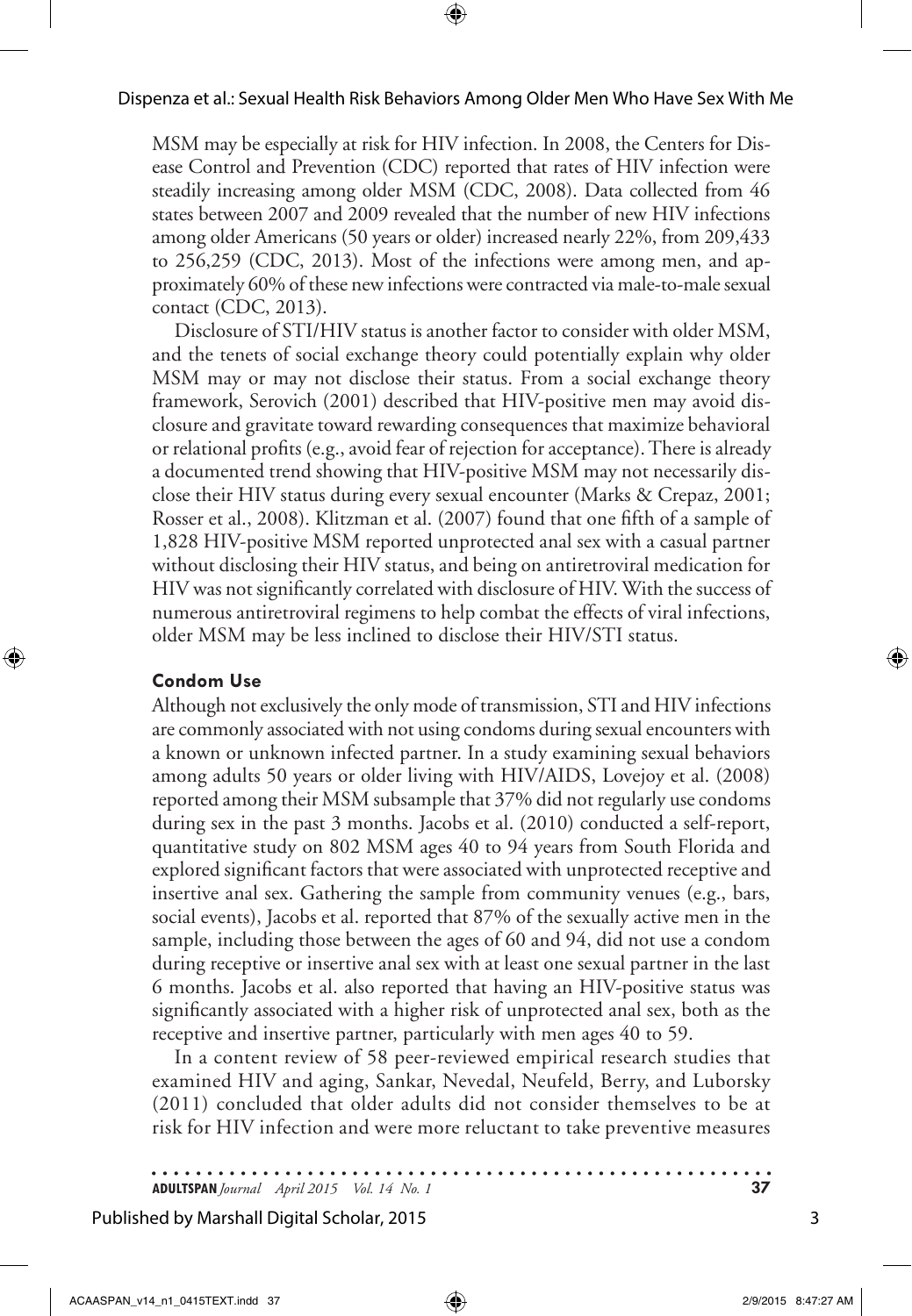than younger adults. Additionally, knowledge regarding the seriousness and the perceived threat of acquiring HIV does not necessarily lead to increased condom use among older adults (Illa et al., 2008; Maes & Louis, 2003). Through a series of qualitative interviews with 27 gay men over the age of 40 years living with HIV, Murray and Adam (2001) found that the men in the sample attributed unsafe sex to condom fatigue and difficulty maintaining an erection with a condom. They also concluded that older HIV-positive MSM may be more willing to succumb to a partner's request to have unprotected sex for fear of being rejected, and a lack of assertiveness skills related to negotiating safe sex practices was also noted as a predictor.

#### **Substance Use**

Ober, Shoptaw, Wang, Gorbach, and Weiss (2009) examined 779 racially diverse (51% non-Hispanic Black, 24% Hispanic, 20% non-Hispanic White, and 5% other) MSM living in Los Angeles and found that approximately 19% of MSM over the age of 49 years used methamphetamine or crack during their last sexual encounter. Additionally, Ober et al. reported that having unprotected anal sex (insertive or receptive status was not mentioned in the study), performing sex in public, exchanging sex for drugs or money, and having a higher number of sex partners were all factors associated with higher drug use among lower income older MSM.

Heath, Lanoye, and Maesto (2012) reviewed nine studies related to alcohol, substance use, and risky sexual behavior with MSM over the age of 50. They concluded that the use of alcohol and drugs in the past year, including marijuana, crystal meth, and cocaine, increased the likelihood of engaging in at-risk sexual behavior, such as unprotected anal or oral sex with partners of unknown HIV status. Moreover, findings from studies suggested alcohol and drug use contributed to higher rates of HIV infection (Heath et al., 2012). This finding is especially concerning given data that suggest that older MSM do not perceive HIV to be a serious health threat (MacKellar et al., 2007).

Lim et al. (2012) analyzed longitudinal data that were collected in Pittsburgh, Pennsylvania, consisting of 237 MSM between the ages of 50 and 59.5. They tracked the number of reported sexual partners, frequency of substance use, depressive symptoms, attitudes on sex, and venues for seeking sexual partners. Using Nagin's group-based longitudinal modeling procedures, Lim et al. identified a high-risk group of 27 MSM. Members of this group reported 30 or more sexual partners within the span of 6 months; were more likely to be predominantly White/European American; reported higher use of marijuana, poppers, crack, and cocaine; and reported not using a condom during insertive and receptive anal sex. In addition to recreational drug use, male erectile enhancement drugs (e.g., Viagra) are also predictive of unprotected anal sexual encounters among older MSM (Jacobs et al., 2010).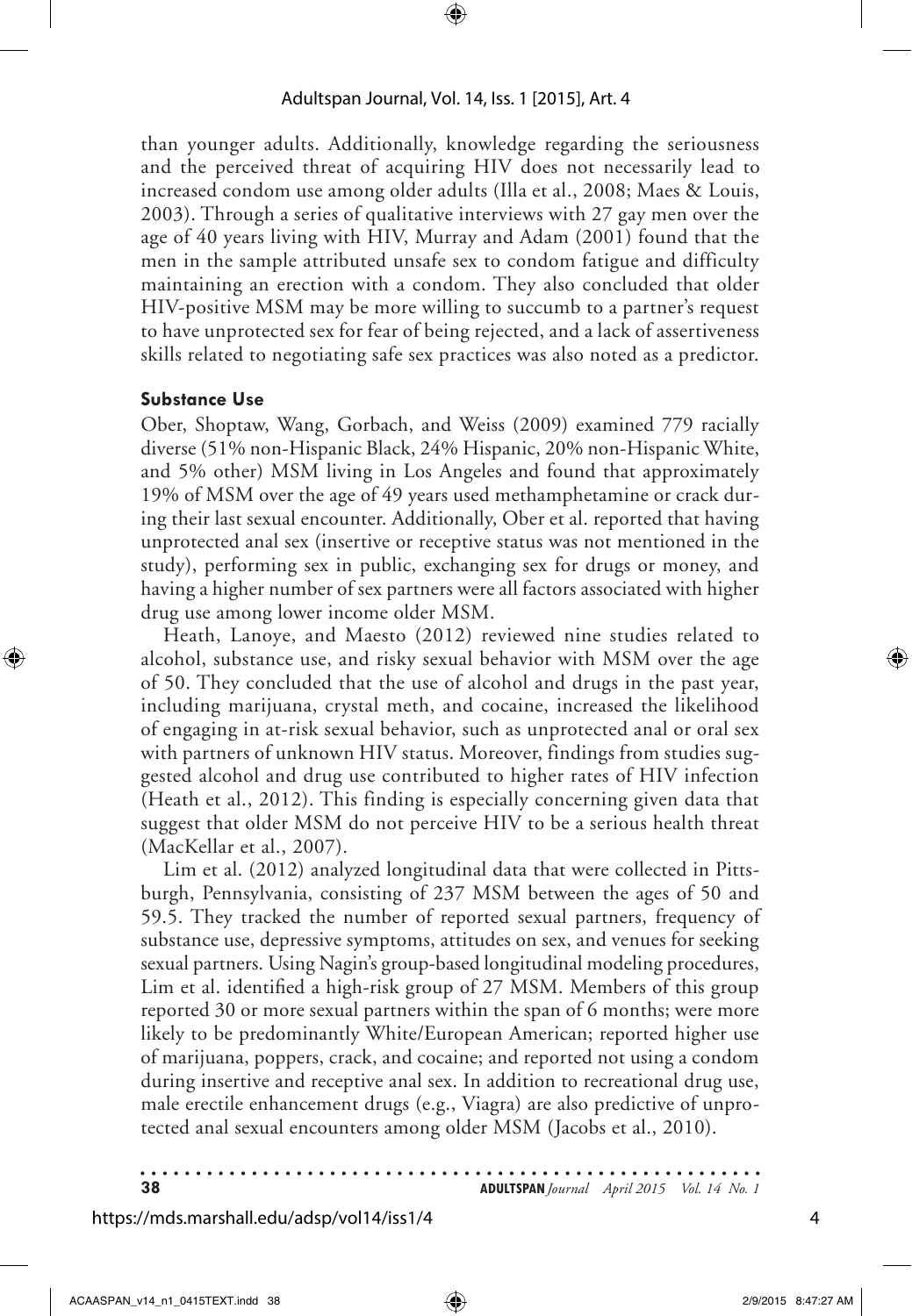## **Stigma**

Commonalities exist between older heterosexual men and older MSM with regard to health, finances, and companionship (Berger & Kelly, 2002). However, older MSM have to cope with sexual identity sigma, such as heterosexism (Brown & Cocker, 2011), and anxiety over potential discrimination (Stein, Beckerman, & Sherman, 2010). There is also evidence that suggests a gender difference with regard to the experience of sexual identity stigma. Grossman, D'Augelli, and O'Connell (2002) surveyed 416 lesbian, gay, and bisexual (LGB) persons between the ages of 60 to 91 living across the United States and found that rates of internalized heterosexism were higher among aging sexual minority men than sexual minority women. Among MSM, internalized heterosexism correlates with decreased feelings of self-esteem, fewer social supports, depression and psychological distress, body dissatisfaction, and increased propensity to use substances (Szymanski, Kashubeck-West, & Meyer, 2008).

According to Kimmel (2002), cohort effects could potentially influence the way older MSM respond to stigma, because older MSM developmentally matured during various historical and sociopolitical periods. David and Knight (2008) found that when compared with MSM in their 20s, MSM in their 60s were less likely to disclose their sexual identity and possessed significantly higher scores on a scale of negative attitudes toward homosexuality. Race may also affect perceptions of sexual identity stigma; older Black gay men were likely to report more stigma than younger Black gay men and White men (David & Knight, 2008). Along with the stigma attached to sexual identity, older MSM also have to contend with ageism (Chen, Androsiglio, & Ng, 2010; David & Knight, 2008). Schope (2005) surveyed older gay men and lesbians and found that gay men indicated more negative views of growing older, were more ageist, and placed more importance on physical attractiveness compared with lesbian women. Additionally, older MSM have been traditionally stereotyped as being either asexual (Fish, 2012) or predatory toward younger MSM (Berger & Kelly, 2002). These stigmatizing stereotypes have the potential to increase fears of rejection and decrease perceptions of self-esteem and self-worth (Fish, 2012).

## **Loneliness and Loss**

Older MSM report feelings of loneliness, isolation, and lack of companionship and are more likely to live alone compared with their heterosexual counterparts (Brown & Cocker, 2011; Fish, 2012; Stein et al., 2010; Wierzalis, Barret, Pope, & Rankins, 2006). Grossman et al. (2002) found that gay and bisexual men were more likely to feel responsible for their loneliness; for MSM, loneliness may be the result of having lost friends and intimate partners to HIV and AIDS. Grossman et al. reported that nearly 90% of all the LGB persons over the age of 60 knew someone in their lifetime who died of advanced HIV/ AIDS-related causes. Rosenfeld et al. (2012) reviewed epidemiological data of AIDS-related deaths between 1987 and 1998 and concluded that the HIV/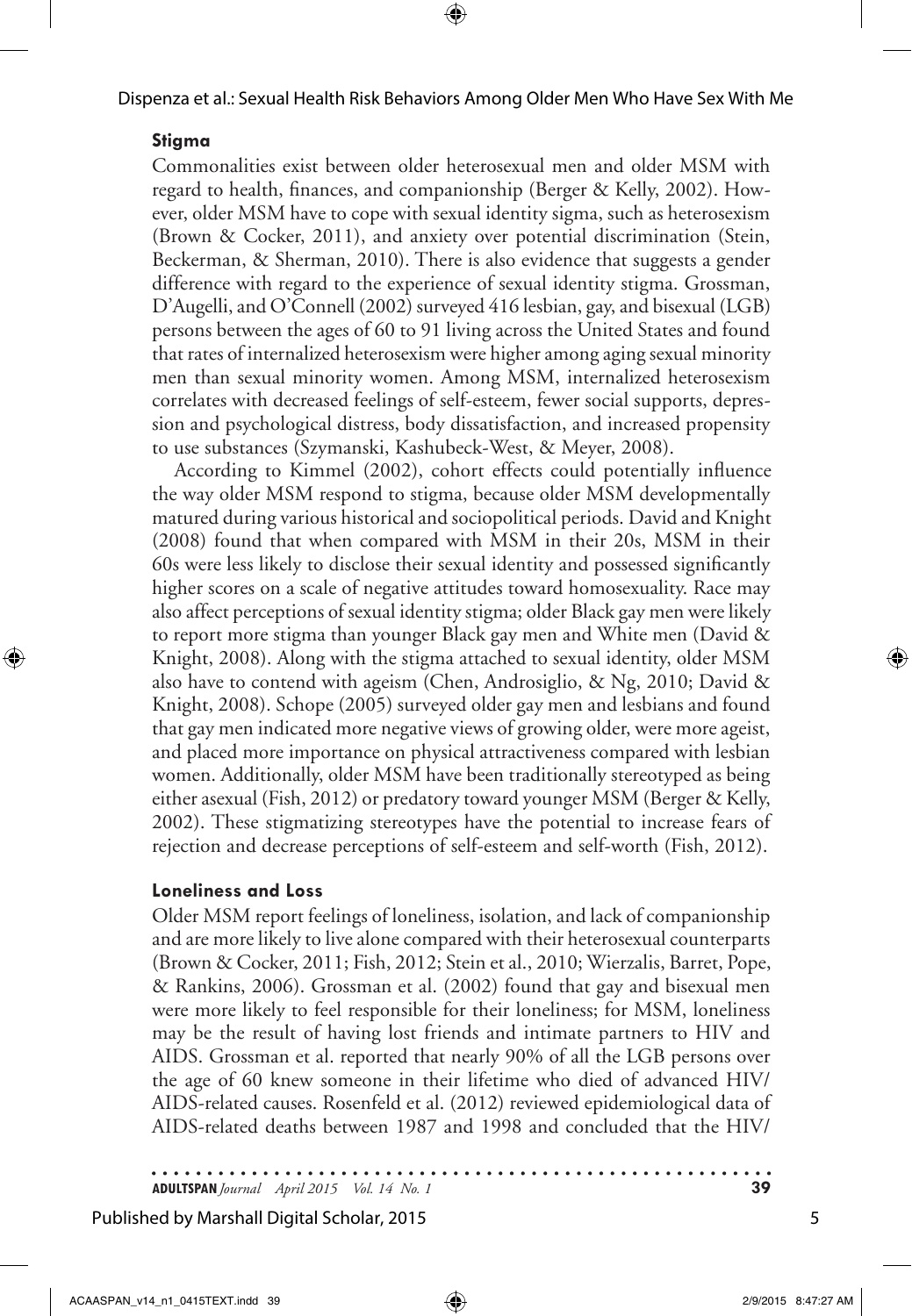AIDS epidemic was such a profoundly contextual and historical event that it significantly shaped the lives of baby boomers who have entered or are now beginning to enter older adulthood. Many older MSM witnessed significant loved ones die in their lifetime, possibly rendering older MSM with feelings of loss and loneliness.

The experience of loneliness could exacerbate the proclivity to engage in at-risk sexual behaviors (Hubach, DiStefano, & Wood, 2012). In a sample of HIV-positive adults over the age of 50 living in New York City (which included both MSM and heterosexual men and women), loneliness was found to be predictive of unprotected sex (Kott, 2011). When looking specifically at MSM, Martin and Knox (1997) found that MSM who reported unprotected anal intercourse with nonprimary sexual partners scored higher on ratings of loneliness compared with MSM who had a primary sexual partner. Shernoff (2005) reported that sexual behavior functions as a coping mechanism for lonely and isolated MSM and that unprotected anal intercourse is a method some MSM use to decrease feelings of loneliness (Halkitis, Siconolfi, Fumerton, & Barlup, 2008).

#### **Recommendations for Intervention**

Much of the existing literature on risk behaviors related to sexual health among older MSM provides epidemiologists, public health scholars, social scientists, and medical and behavioral health professionals with essential insight into the lives of this population. Although not all older MSM demonstrate some of the aforementioned risk behaviors or potential contextual correlates (i.e., internalized heterosexism, loneliness), it is important that the sexual lives of older MSM are attended to in a respectful and dignified manner. Much of the cited literature on the health-related behaviors of older MSM (e.g., Heath et al., 2012; Jacobs et al., 2010; Lim et al., 2012) was not necessarily written for professional counselors (e.g., mental health, rehabilitation, marriage, and family) or for health professionals providing behavioral-based interventions to assist with the reduction of risk behaviors or its contextual correlates. To date, there are few, if any, clinically based recommendations for interventions with the older MSM population.

Older MSM could seek counseling for an array of reasons, and it is important that any professional providing therapeutic services take a holistic view of sexual health and well-being. Grounded in the cited empirical studies and theoretical scholarship on older MSM, the following recommendations for assessment, counseling, and intervention are provided: (a) thorough assessment of health-related risk behaviors, specifically sexual risk behavior and substance use; (b) execution of brief interventions; (c) HIV and STI screening; and (d) addressing contextual factors during assessment and counseling, specifically sexual orientation and age-related stigma, loneliness, and sexual networking.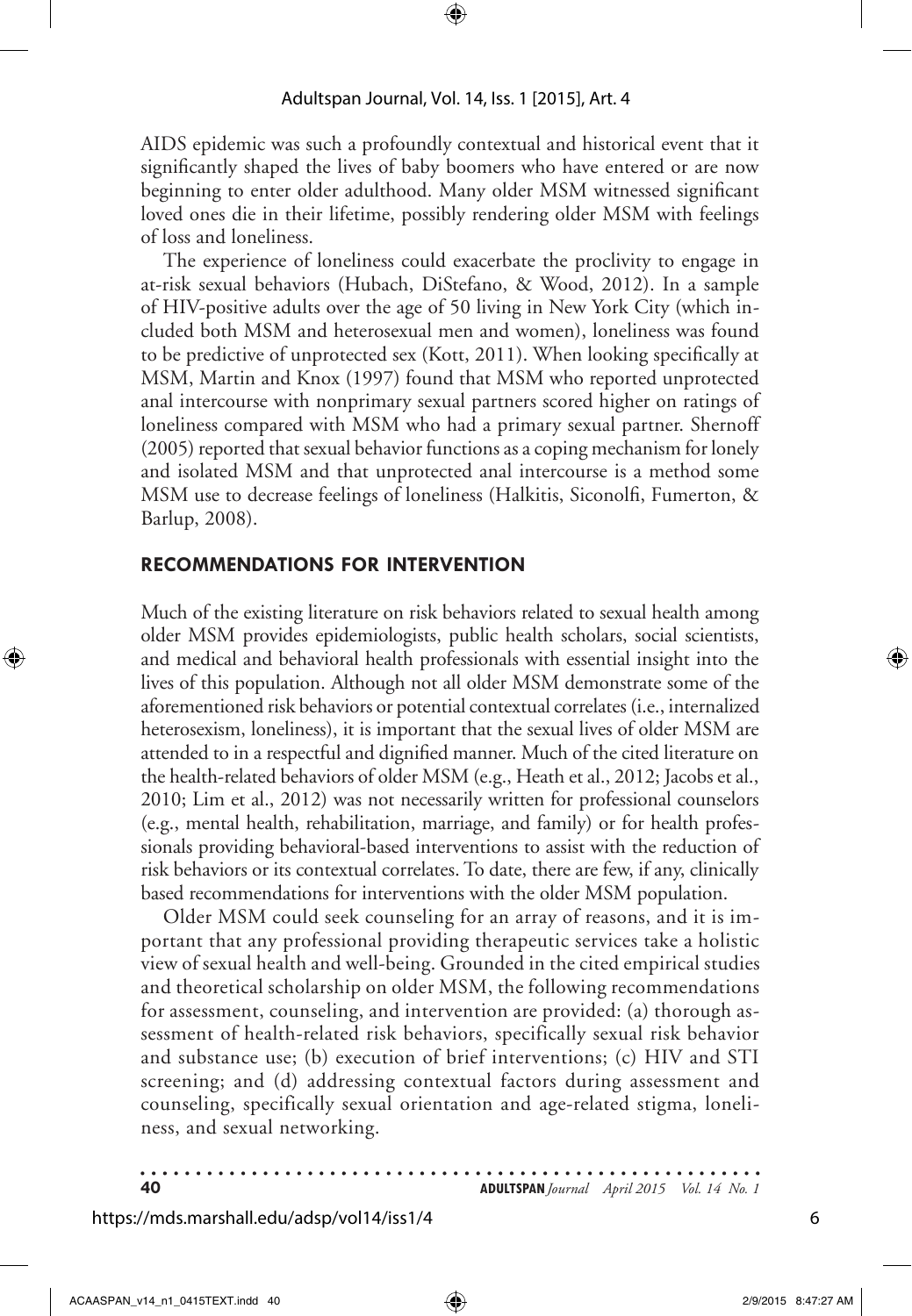#### **Assessment of Health-Related Risk Behaviors**

*Sexual risk behaviors.* Counselors are encouraged to assess older MSM clients for potential high-risk sexual health behaviors in a nonshaming and nonjudgmental manner. It is best to assess behaviors once there is an established therapeutic alliance. As a result of cohort effects (Kimmel, 2002), historical and cultural rules of communication may dictate how much older MSMs may disclose about their sexual behavior in early counseling sessions. Counselors should assess for the number of different partners; the degree to which condoms are used across all sexual encounters (i.e., every sexual encounter, anal sex, oral sex); the potential that a client exhibits fatigue over monitoring safe-sex behavior (safe-sex fatigue); the degree to which the client likes uninhibited sexual encounters (in public and private); and particular knowledge, cognitions, and affect related to contracting HIV and other STIs (Lim et al., 2012; Lovejoy et al., 2008; MacKellar et al., 2007). Furthermore, counselors should inquire whether their clients are practicing unsafe sex as the insertive partner, the receptive partner, or both (referred to in the MSM community as "top," "bottom," and "versatile," respectively). Lastly, depending on the degree of risk that is assessed, counselors should inquire about whether or not their older MSM client is exchanging sex for money or drugs (Ober et al., 2009).

Counselors may want to consult Fisher, Davis, Yarber, and Davis's (2010) text titled *Handbook of Sexuality-Related Measures* for potential structured questionnaires and inventories around sexuality. Although many of the measures published in the text have been used in research, some of the measures offer clinical utility for counseling. Additionally, not all of the published measures lend themselves to older MSM, but the text does offer a variety of measures that could be tailored to this population, by offering inventories on sexual risk behavior, aging and sexuality, condom use, and sexual communication practice.

*Substance use.* It is important to expand the conversation of safe sex beyond just the use of latex condoms during oral or anal sex and to include the reduction of alcohol and drugs as part of risk reduction campaigns. Older MSM report alcohol use and drug use during sex (Heath et al., 2012; Ober et al., 2009), which influence the proclivity to engage in risky sexual behavior. It is important for counselors to assess not only the amount and type of substance use but also the degree in which alcohol and drugs are used in conjunction with sexual activity. It is also important to explore potential triggers that lead to substance use, such as combating feelings of loneliness (Martin & Knox, 1997), fears related to potential rejection (Fish, 2012; Stein et al., 2010), or the desire for connection and sexual intimacy (Murray & Adam, 2001).

Of course, this conversation on drug use also includes male erectile enhancement drugs, such as Viagra, which have become significantly associated with at-risk sexual behavior (Jacobs et al., 2010; Lim et al., 2012). Counselors should assess and explore how male enhancement drugs are used in conjunction with a client's sexual behavior. The extent to which male erectile enhancement drugs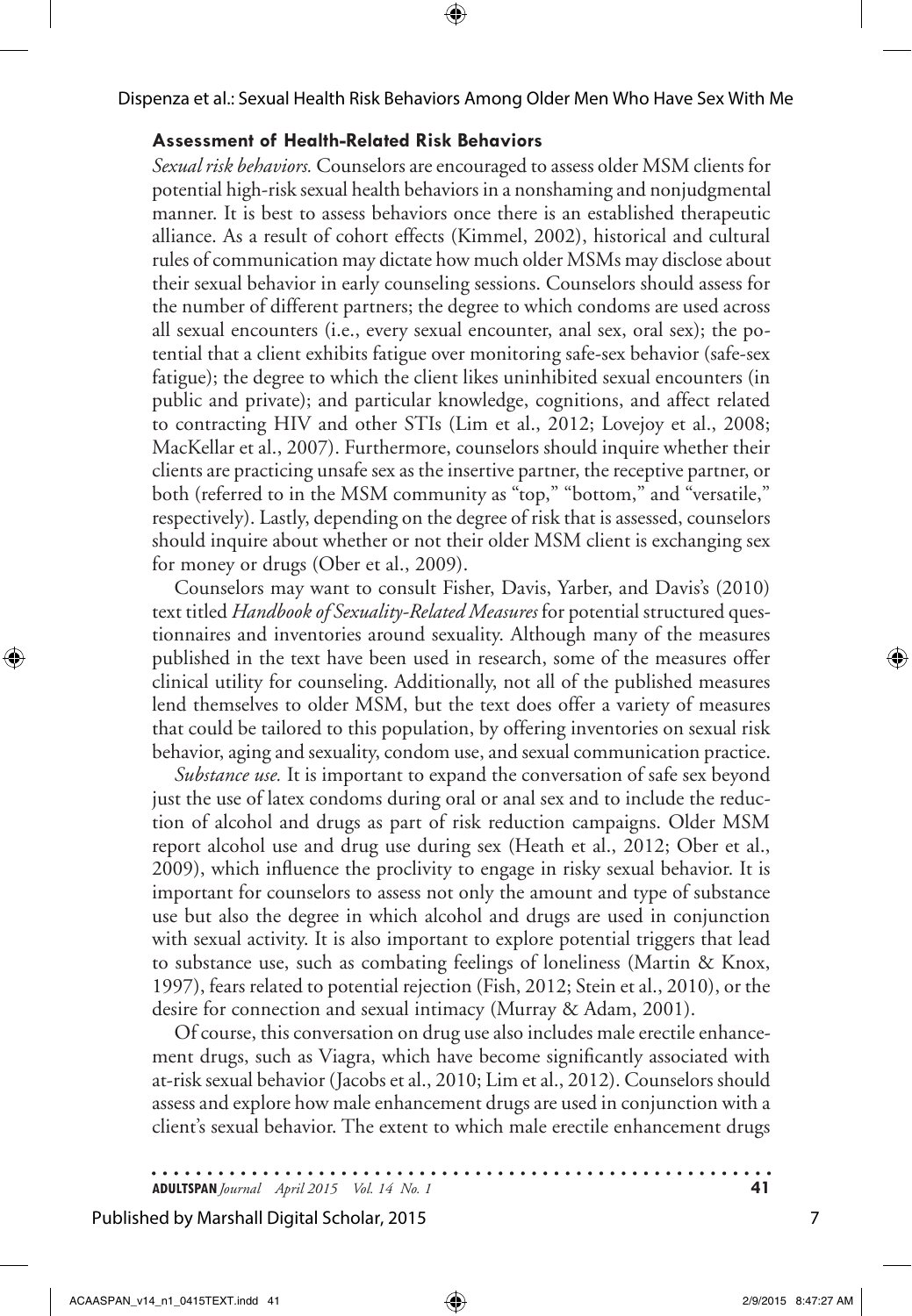are used in conjunction with other substances should also be explored, and counselors should encourage older MSM to consult their medical physicians regarding any harmful interactions. Jacobs et al. (2010) suspected that Viagra use was connected to anxiety about potential sexual inadequacies and functioning; therefore, counselors should address potential anxieties about sexual performance with older gay men to promote more satisfaction with safe sex.

#### **Brief Interventions**

Brief interventions consist of education, assessment, and counseling. The use of brief interventions to help facilitate the reduction of both high-risk sexual behavior and HIV transmission has been advocated by scholars and health professionals (CDC, 2001; Crepaz et al., 2006; Illa et al., 2008; Weinhardt, Carey, Johnson, & Bickham, 1999). Counselors could combine various brief interventions discussed in this section to help older MSM reduce risk behaviors that make them susceptible to transmitting or acquiring STI or HIV.

The CDC (2001) encouraged the use of the client-centered HIV prevention counseling approach, which consists of a personalized risk assessment, education on HIV transmission, exploration of past attempts to reduce risky behavior, and helping clients commit to behavioral changes. In a meta-analysis of studies published between 1985 and 1997 on the effectiveness of brief interventions, Weinhardt et al. (1999) found that HIV-positive participants increased condom use after testing and counseling, whereas HIV-negative participants did not necessarily modify their behavior more than untested participants after participating in testing and counseling. In another meta-analysis from studies conducted between 1988 and 2004, Crepaz et al. (2006) stated that behavioral-based interventions significantly reduced unprotected sex and decreased the transmission and acquisition of STIs. Crepaz et al. concluded that interventions that were delivered by health care providers or counselors in intensive and individual modalities that were focused on skill building and other life issues, such as mental health and medication adherence, significantly facilitated the reduction of sexual risk behaviors.

Brief interventions have also been geared specifically at MSM. In a randomized control trial with MSM between the ages of 18 and 49 years, Dilley et al. (2002) reported that a single-session counseling intervention focused on changing thoughts, attitudes, and beliefs (referred to as personalized cognitive counseling) was effective in reducing high-risk sexual behaviors among MSM. In another randomized control trial that tested the effectiveness of personalized cognitive counseling, in which approximately 22.5% of those in the treatment group were over the age of 40, Dilley et al. (2007) found that the intervention facilitated by paraprofessional counselors was effective in reducing the frequency of unprotected anal intercourse among MSM. However, despite the reduction of high-risk sexual behavior, Dilley et al. also noted that there was no significant difference between personalized cognitive counseling and the control condition, which was "counseling as usual."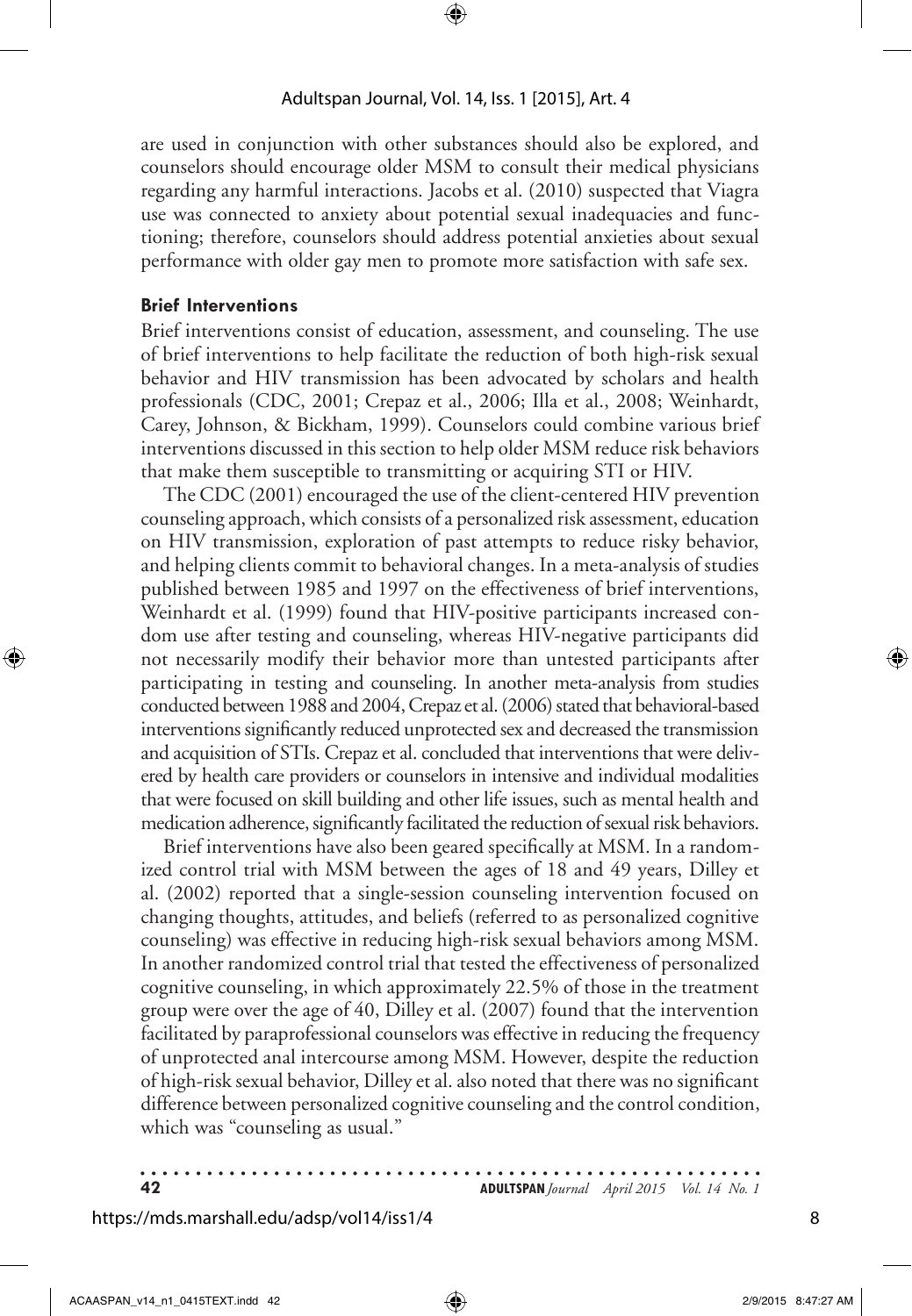More recently, Safren, O'Cleirigh, Skeer, Elsesser, and Mayer (2013) tested a time-limited intervention (Project Enhance) that focused on assessment, education, and motivational interviewing techniques to facilitate behavior change in a randomized control trial with MSM. Participants in the study were 40 years of age on average, and Project Enhance specifically focused on educating participants on HIV transmission, use of substances before and during sexual encounters, managing life stress, and cultural concerns regarding sexuality. Although the proposed intervention was effective in reducing high-risk sexual behavior, it did not significantly differ from the comparison group (Safren et al., 2013).

Although none of the aforementioned brief interventions were specifically targeted toward older MSM, Project ROADMAP (Reeducating Older Adults in Maintaining AIDS Prevention; Illa et al., 2010) was one of the first proposed secondary prevention interventions for older adults living with HIV. The brief intervention was conducted in a group format in four sessions and focused on education, effects of HIV on sexual behavior, enhancing assertive communication skills, preventing relapse of at-risk sexual behaviors, and rewarding one's self for maintaining safe-sex behavior. In a randomized control trial that had approximately 16.7% self-identified MSM, data showed that there was an increase in knowledge regarding how HIV is transmitted and a decrease in unprotected sexual acts as a result of participating in Project ROADMAP (Illa et al., 2010).

Although not all of the aforementioned studies revealed significant differences from their control groups, the results were promising in that they showed a decrease in risk behaviors that are evidence based. Results from these studies suggest that there is a necessity for the continued development of brief interventions to reduce risk behaviors among older MSM.

#### **HIV and STI Screening**

Mental health professionals are in a special position to provide appropriate counseling in the area of HIV/STI screening, especially given their training and ability to build a therapeutic alliance. It is important to encourage, discuss, and explore the benefits of regular HIV/STI screening with older MSM, especially when the data indicate that this population is reporting having multiple unprotected anal and oral sex partners within a 12-month period (Dolcini et al., 2003). Data also indicated that older MSM are having sex with other HIV-positive men, may not know their partner's statuses, and are not necessarily using latex condoms during sex (Heath et al., 2012; Klitzman et al., 2007). These factors increase the risk for HIV and STI transmission; therefore, it is important to test and screen regularly depending on the level of sexual activity an older MSM may report.

Another recommendation is to teach older MSM not only to ask, "What is your HIV status?" but also, "When was the last time you were tested? For what were you tested? What were the results of those tests?" Although some clients may say that those series of questions may "kill the sexual mood," it may open up a dialogue around sexual health and empower older MSM to have more

**ADULTSPAN***Journal April 2015 Vol. 14 No. 1* **43**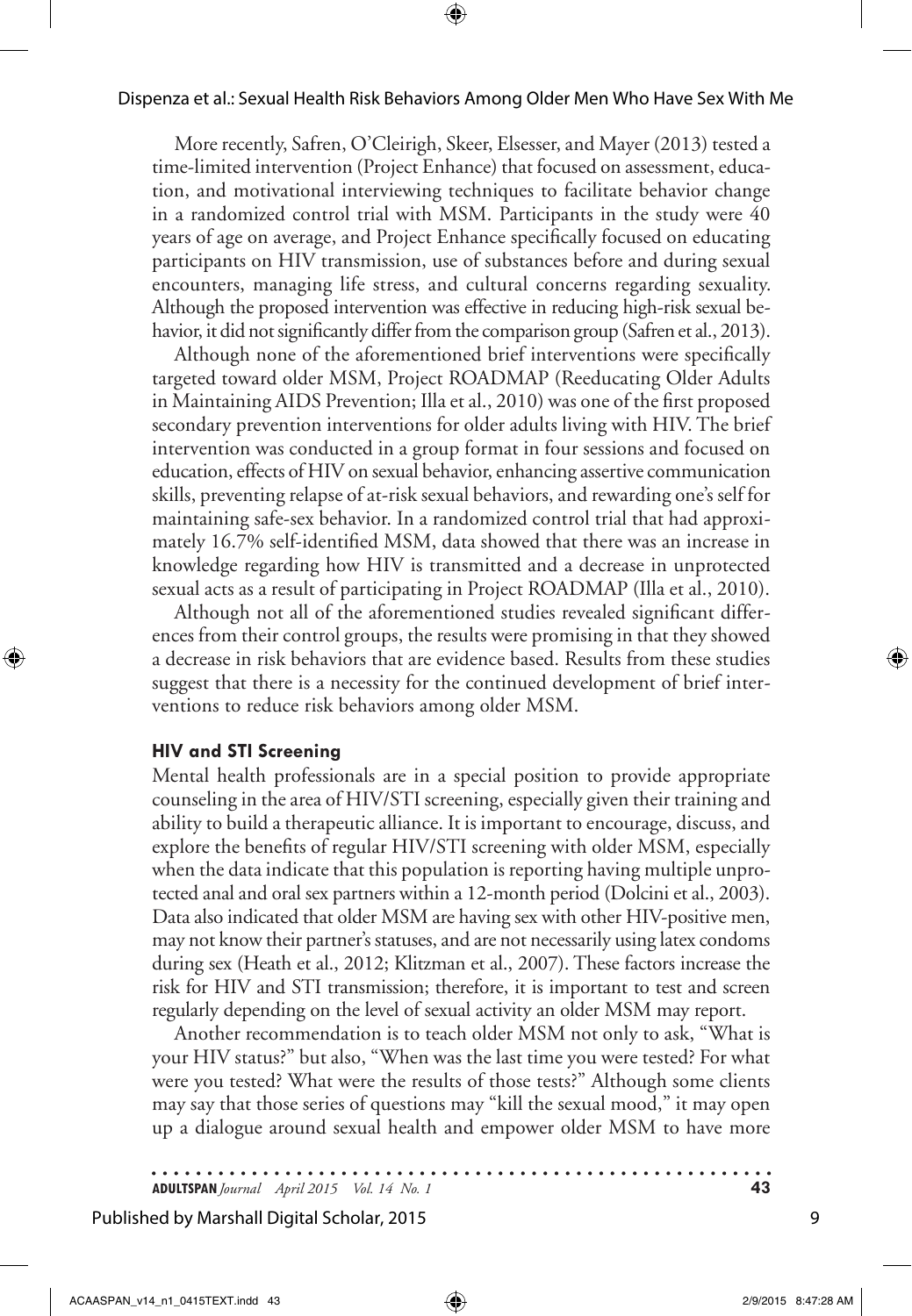control over their sexuality. Lastly, counselors who are employed in health care settings should discuss the implications of STI screening among medical health care providers. Counselors could explore any potential resistance or hesitancy among medical professionals to test and screen older MSM for HIV/STIs.

## **Addressing Contextual Factors During Assessment and Counseling**

*Stigma.* Counselors should assess and address internalized heterosexism and ageism given their prevalence among older MSM (David & Knight, 2008; Grossman et al., 2002) and their significant psychosocial correlates (Szymanski et al., 2008). Among older MSM, internalized heterosexism is a significant predictor of substance use and unprotected receptive anal sex (Jacobs et al., 2010) and has also been linked with loneliness (Brown & Cocker, 2011; Fish, 2012; Stein et al., 2010; Wierzalis et al., 2006). Internalized heterosexism is one of the most significant psychosocial stressors that could explain why older MSM may be willing to engage in drug use and unprotected anal sex.

Hunter (2012) recommended a combination of liberation, feminist/profeminist, and affirmative counseling practices to address stigma in individual, group, or couples counseling. Specifically, these approaches address and help a client challenge oppressive societal, cultural, and political processes that sanction behavior and identity that may be rooted in gender, heterosexism, and ageism. It may be beneficial for counselors to help their clients develop a conscious awareness of their own level of internalized heterosexism and ageism, as well as how they may facilitate unhealthy substance use and high-risk sexual behavior and enhance negative affective states. Counselors may also want to address the connection that internalized heterosexism and ageism have with feelings of attractiveness and the perceptions that one has with regard to how society, and in particular, the gay male community, view aging MSM (Schope, 2005). Addressing internalized heterosexism and ageism in counseling may promote better self-esteem, more affirmative and positive views of aging among MSM, and less risky sexual and substance use behavior.

*Loneliness.* A significant proportion of older MSM have lost friends and significant loved ones to HIV and AIDS and other diseases (Fish, 2012; Grossman et al., 2002; Rosenfeld et al., 2012; Wierzalis et al., 2006) and, as a result, may experience extreme loneliness; isolation; distress around aging, sexuality, and intimacy; and fear around HIV and AIDS (Pope et al., 2007). Also, older MSM who are lonely may seek out potentially risky venues for sex, such as public venues, sex clubs, and bathhouses. Counselors could help their older MSM clients understand the significance and meaning behind their loneliness, while helping to resolve any fears and anxieties concerning the contextual significance of loneliness. Counselors should make sure to validate the personal networks (e.g., friends, family of choice) of older MSM (Fish, 2012) and help advocate for more inclusivity and less stigma in older adult residential facilities (Stein et al., 2010). Counselors are encouraged to help motivate and empower their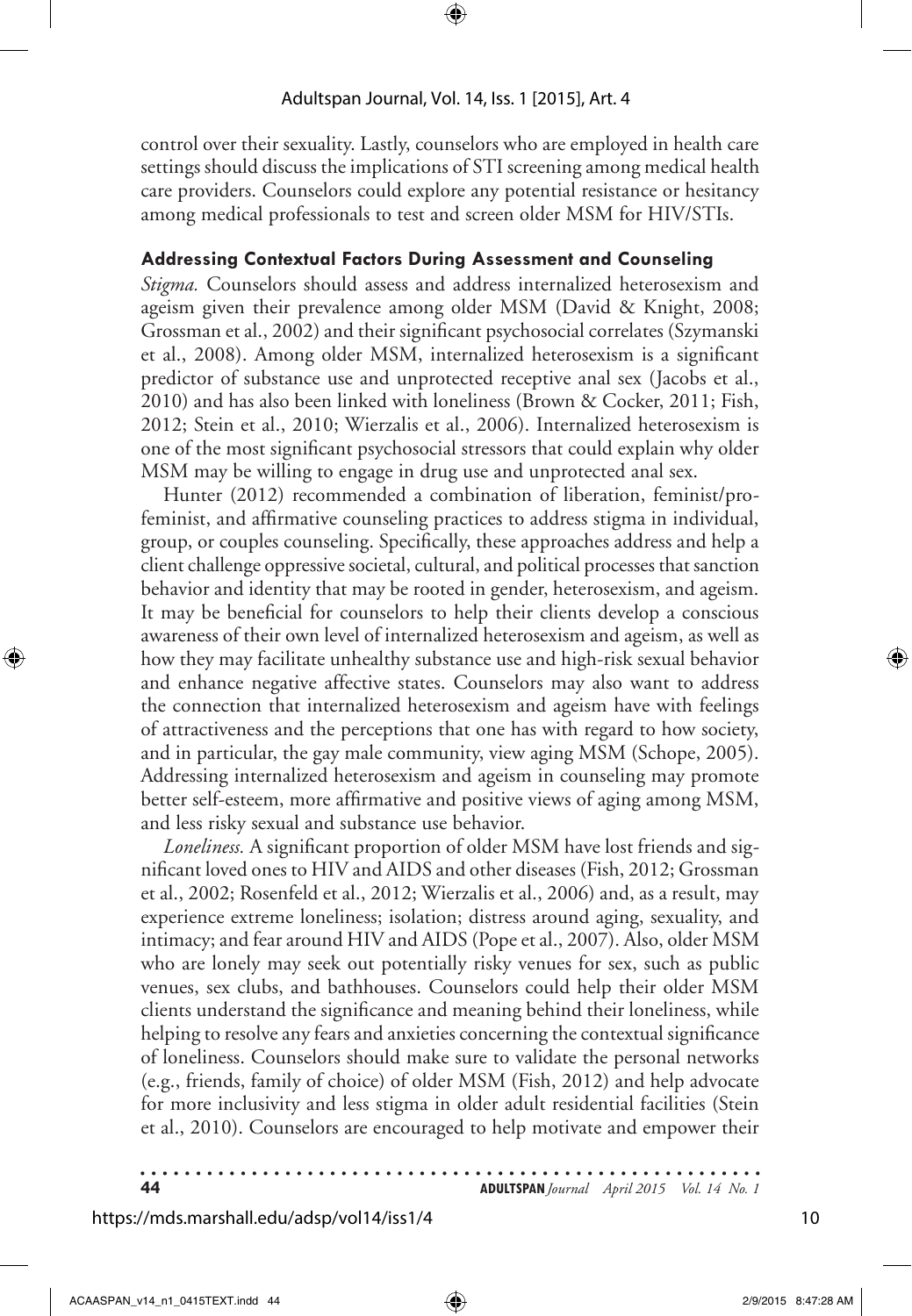older MSM clients to establish emotionally fulfilling and meaningful intimate connections with other MSM and help their clients explore venues for sexual connection that are safe and satisfying and that elevate feelings of self-worth. Specifically, Pope et al. (2007) recommended that older MSM connect with subcultures within the MSM community, such as the "bear," "leather," or "BDSM" (bondage and discipline, sadism and masochism) communities that may be less discriminatory of older MSM. Counselors are especially encouraged to attend gay pride events, consult with local LGB organizations, and conduct their own research on the Internet to learn of local community resources that are available for older MSM.

*Changes in sexual networking.* An area of investigation needing scholarly expansion pertains to how older MSM encounter potential partners for sex and intimacy. Bars/clubs, bathhouses, and sex clubs are potential venues for sexual networking (Jacobs et al., 2010; Lim et al., 2012; Pope et al., 2007), but older MSM are also using the Internet (e.g., Craigslist, Gay.com) and mobilebased (smart phone) applications (e.g., Grindr, Scruff) to meet sexual partners. Although use of such platforms use could be a positive venue for meeting other MSM in the hopes of reducing loneliness and isolation, the anonymity associated with the Internet and mobile applications poses a potential threat for increased sexual risk behaviors.

More recently, researchers have started to examine the potential risk associated with using technology for sexual encounters, and some studies have suggested that those who used the Internet to seek partners practice more sexual risk-taking behaviors and are therefore at an increased risk for STIs or HIV (Fernandez et al., 2005; Halkitis & Parsons, 2003; Hospers et al., 2002; Tsui & Lau, 2010; Wilson et al., 2008). Therefore, counselors should expand their knowledge on the use of web-based programs and mobile technology applications that are used by older MSM and explore with their clients how these technologies are used in the clients' life. It may be possible that by exploring the use of technology in counseling, high-risk behaviors could be reduced and prevented.

## **Conclusion**

Counselors should understand that in order to provide affirmative interventions that address the sexual lives of older MSM, they must understand the diversity of issues that are associated with behavioral and psychological health. As Pope et al. (2007) indicated, there are unique issues that affect the sexual lives of older MSM, and these should be accounted for when facilitating interventions geared toward sexuality and sexual health. Issues such as substance use, sexual identity stigma, ageism, changes in technology and sexual networking, and loneliness should be considered as some of the contextual factors that intersect with sexual health. Sex is an important component to overall health, and older MSM deserve satisfying sexual lives.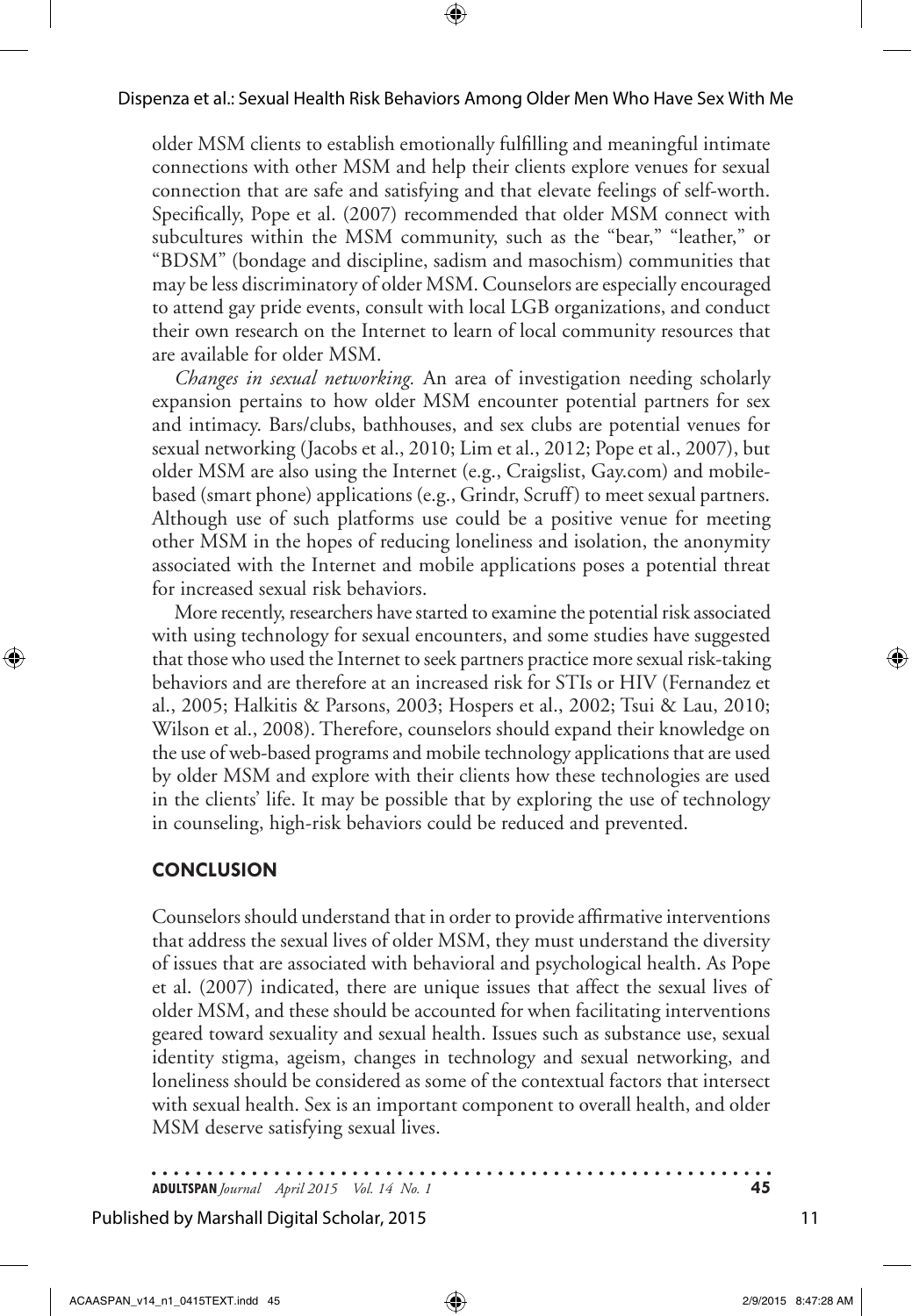#### Adultspan Journal, Vol. 14, Iss. 1 [2015], Art. 4

#### **References**

- Berger, R. M. (1982). Psychological adaptation of the older homosexual male. *Journal of Homosexuality, 5,*  161–175.
- Berger, R. M., & Kelly, J. (2002). What are older gay men like? *Journal of Gay & Lesbian Social Services, 13,* 55–64. doi:10.1300/J041v13n04\_07
- Brown, H. C., & Cocker, C. (2011). *Social work with lesbian and gay men.* Thousand Oaks, CA: Sage.
- Calvet, H. M. (2003). Sexually transmitted diseases other than human immunodeficiency virus infection in older adults. *Clinical Infectious Diseases, 36,* 609–614. doi:10.1086/367892
- Centers for Disease Control and Prevention. (2001). Revised guidelines for HIV counseling, testing, and referral. *MMWR, 50*(RR19), 1–58.
- Centers for Disease Control and Prevention. (2008). *HIV/AIDS among persons aged 50 and older.* Retrieved from http://www.cdc.gov/hiv/topics/over50/index.htm
- Centers for Disease Control and Prevention. (2013). Diagnoses of HIV infection among adults aged 50 years and older in the United States and dependent areas, 2007–2010. *HIV Surveillance Supplemental Report, 18*(3). Retrieved from http://www.cdc.gov/hiv/library/reports/surveillance/2010/surveillance\_Report\_vol\_18\_no\_3.html
- Chen, E. C., Androsiglio, R., & Ng, V. (2010). Minority stress and health of lesbian, gay, and bisexual individuals: A developmental–contextual perspective. In J. G. Ponterotto, J. M. Casas, L. A. Suzuki, & C. M. Alexander (Eds.), *Handbook of multicultural counseling* (3rd ed., pp. 531–544). Thousand Oaks, CA: Sage.
- Cooperman, N. A., Arnsten, J. H., & Klein, R. S. (2007). Current sexual activity and risky sexual behavior in older men with or at risk for HIV infection. *AIDS Education and Prevention, 19,* 321–333.
- Crepaz, N., Lyles, C. M., Wolitski, R. J., Passin, W. F., Rama, S. M., Herbst, J. H., . . . Stall, R. (2006). Do prevention interventions reduce HIV risk behaviors among people living with HIV? A meta-analytic review of controlled trials. *AIDS, 20,* 143–157. doi:10.1097/01.aids.0000196166.48518.a0
- David, S., & Knight, B. G. (2008). Stress and coping among gay men: Age and ethnic differences. *Psychology and Aging, 23,* 62–69. doi:10.1037/0882-7974.23.1.62
- DeLamater, J., & Sill, M. (2005). Sexual desire in later life. *Journal of Sex Research, 42,* 138–149.
- Dilley, J. W., Woods, W. J., Loeb, L., Nelson, K., Sheon, N., Mullan, J., . . . McFarland, W. (2007). Brief cognitive counseling with HIV testing to reduce sexual risk among men who have sex with men. *Journal of Acquired Immune Deficiency Syndrome, 44,* 569–577.
- Dilley, J. W., Woods, W. J., Sabatino, J., Lihatsh, T., Adler, B., Casey, S., . . . Brand, R. (2002). Changing sexual behavior among gay male repeat testers for HIV: A randomized controlled trial of a single session intervention. *Journal of Acquired Immune Deficiency Syndrome, 30,* 177–186.
- Dolcini, M. M., Catania, J. A., Stall, R. D., & Pollack, L. (2003). The HIV epidemic among older men who have sex with men. *Journal of Acquired Immunodeficiency Syndrome, 33,* 115–121.
- Effros, R. B., Fletcher, C. V., Gebo, K., Courtney, V., Halter, J. B., Hazzard, W. R., & High, K. P. (2008). Aging and infectious diseases: Workshop on HIV infection and aging—What is known and future research directions. *Clinical Infectious Disease, 47,* 542–553. doi:10.1086/590150
- Fernandez, M. I., Bowen, G. S., Varga, L. M., Collazo, J. B., Hernandez, N., Perrino, T., & Rehbein, A. (2005). High rates of club drug use and risky sexual practices among Hispanic men who have sex with men in Miami, Florida. *Substance Use & Misuse, 40,* 1347–1362.
- Fish, J. (2012). *Social work and lesbian, gay, bisexual, and trans people: Making a difference.* Chicago, IL: Policy Press.
- Fisher, T. D., Davis, C. M., Yarber, W. L., & Davis, S. L. (2010). *Handbook of sexuality-related measures.* New York, NY: Routledge.
- Grossman, A. H., D'Augelli, A. R., & O'Connell, T. S. (2002). Being lesbian, gay, bisexual, and 60 or older in North America. *Journal of Gay & Lesbian Social Services, 13,* 23–40. doi:10.1300/J041v13n04\_05
- Halkitis, P. N., & Parsons, J. T. (2003). Intentional unsafe sex (barebacking) among HIV-positive gay men who seek sexual partners on the Internet. *AIDS Care, 15,* 367–378.
- Halkitis, P. N., Siconolfi, D., Fumerton, M., & Barlup, K. (2008). Facilitators of barebacking among emergent adult gay and bisexual men: Implications for HIV prevention. *Journal of LGBT Health Research, 4,* 11–26. doi:10.1080/15574090802412580
- Heath, J., Lanoye, A., & Maesto, S. A. (2012). The role of alcohol and substance use in risky sexual behavior among older men who have sex with men: A review and critique of the current literature. *AIDS Behavior, 16,* 578–589. doi:10.1007/s10461-011-9921-2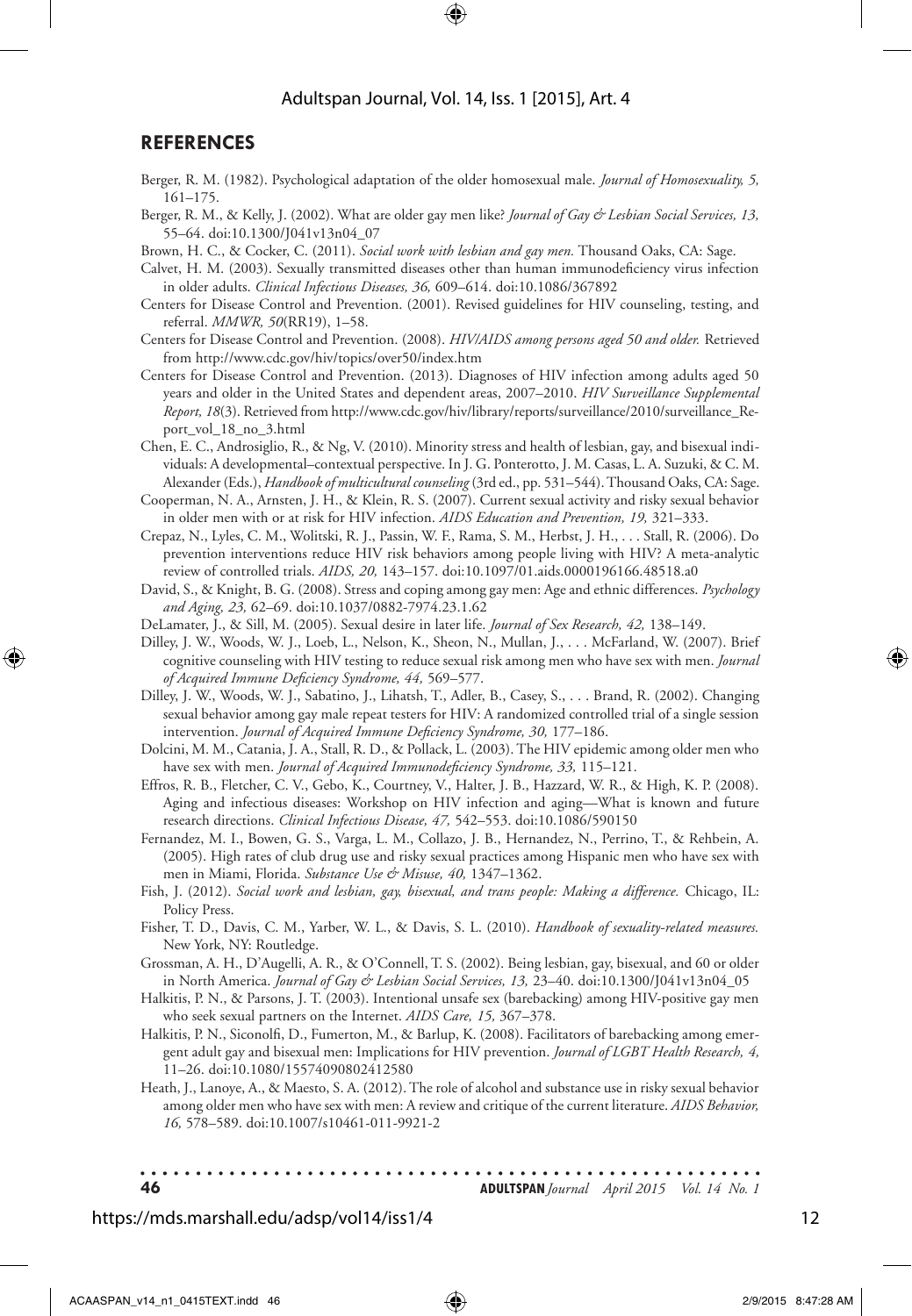- Hospers, H., Harterink, P. K., & Veenstra, J. (2002). Chatters on the Internet: A special target group for HIV prevention. *AIDS Care, 14,* 539–544.
- Hubach, R. D., DiStefano, A. S., & Wood, M. M. (2012). Understanding the influence of loneliness on HIV risk behavior in young men who have sex with men. *Journal of Gay & Lesbian Social Services, 24,* 371–395. doi:10.1080/10538720.2012.721676
- Hunter, S. (2012). *Lesbian and gay couples: Lives, issues, and practice.* Chicago, IL: Lyceum Books.
- Illa, L., Brickman, A., Saint-Jean, G., Echenique, M., Metsch, L., Eisdorfer, C., . . . Sanchez-Martinez, M. (2008). Sexual risk behaviors in late middle age and older HIV seropositive adults. *AIDS and Behavior, 12,* 935–942. doi:10.1007/s10461-008-9370-8
- Illa, L., Echenique, M., Jean, G. S., Bustamante-Avellaneda, V., Metsch, L., Mendez-Mulet, L., . . . Sanchez-Martinez, M. (2010). Project ROADMAP: Reeducating older adults in maintaining AIDS prevention—A second intervention for older HIV-positive adults. *AIDS Education and Prevention, 22,* 138–147. doi:10.1521/aeap.2010.22.2.138
- Jacobs, R. J., Fernandez, M. I., Ownby, R. L., Bowen, S., Hardigan, P. C., & Kane, M. N. (2010). Factors associated with risk for unprotected receptive and insertive anal intercourse in men aged 40 and older who have sex with men. *AIDS Care, 22,* 1204–1211. doi:10.1080/09540121003615137
- Kelly, J. (1977). The aging male homosexual. *The Gerontologist, 17,* 328–332.
- Kimmel, D. C. (1978). Adult development and aging: A gay perspective. *Journal of Social Issues, 34,* 113–130.
- Kimmel, D. C. (2002). Aging and sexual orientation. In B. E. Jones & M. J. Hill (Eds.), *Mental health issues in lesbian, gay, bisexual, and transgender communities* (pp. 17–36). Arlington, VA: American Psychiatric Publishing.
- Klitzman, R., Exner, T., Correale, J., Kirshebnaum, S. B., Remien, R., Ehrhardt, A. A., . . . Charlebois, E. (2007). It's not just what you say: Relationships of HIV disclosure and risk reduction among MSM in the post-HAART era. *AIDS Care, 19,* 749–756.
- Kott, A. A. (2011). Drug use and loneliness are linked to unprotected sex in older adults with HIV. *Perspectives on Sexual and Reproductive Health, 43,* 69. doi:10.1363/4306911
- Lim, S. H., Christen, C. L., Marshal, M. P., Stall, R. D., Markovic, N., Kim, K. H., & Silvestre, A. J. (2012). Middle-aged and older men who have sex with men exhibit multiple trajectories with respect to the number of sexual partners. *AIDS Care, 16,* 590–598. doi:10.1007/s10461-011-9916-z
- Lindau, S. T., Schumm, L. P., Laumann, E. O., Levinson, W., O'Muircheartaigh, C. A., & Waite, L. J. (2007). A study of sexuality and health among older adults in the United States. *New England Journal of Medicine, 357,* 762–774.
- Lovejoy, T., Heckman, T., Sikkema, K., Hansen, N., Kochman, A., Suhr, J., & Johnson, C. (2008). Patterns and correlates of sexual activity and condom use behavior in persons 50-plus years of age living with HIV/AIDS. *AIDS and Behavior, 12,* 943–956. doi:10.1007/s10461-008-9384-2
- MacKellar, D., Gallagher, K., Finlayson, T., Sanchez, T., Lansky, A., & Sullivan, P. (2007). Surveillance of HIV risk and prevention behaviors of men who have sex with men: A national application of venuebased, time-space sampling. *Public Health Reports, 122,* 39–47.
- Maes, C. A., & Louis, M. (2003). Knowledge of AIDS, perceived risk of AIDS, and at-risk sexual behaviors among older adults. *Journal for Nurse Practitioners, 15,* 509–516.
- Marks, G., & Crepaz, N. (2001). HIV-positive men's sexual practices in the context of self-disclosure of HIV status. *Journal of Acquired Immune Deficiency Syndromes, 27,* 79–85.
- Martin, J. I., & Knox, J. (1997). Loneliness and sexual risk behavior in gay men. *Psychological Reports, 81,* 815–825.
- Murray, J., & Adam, B. D. (2001). Aging, sexuality, and HIV issues among older gay men. *The Canadian Journal of Human Sexuality, 10*, 75–90.
- National Institute on Aging. (2009). *Sexuality in later life*. Retrieved from http://www.nia.nih.gov/health/ publication/sexuality-later-life
- National Institute on Aging. (2011). *Why population aging matters: A global perspective*. Retrieved from http://www.nia.nih.gov/health/publication/why-population-aging-matters-global-perspective/trend-2-increasing-life
- Ober, A., Shoptaw, S., Wang, P.-C., Gorbach, P., & Weiss, R. (2009). Factors associated with event-level stimulant use during sex in a sample of older, low-income men who have sex with men in Los Angeles. *Drug and Alcohol Dependence, 102,* 123–129. doi:10.1016/j.drugalcdep.2009.02.002
- Orel, N. A., Spence, M., & Steele, J. (2005). Getting the message out to older adults: Effective HIV health education risk reduction publications. *Journal of Applied Gerontology, 24,* 490–508.

. . . . . . . . . . . . . . . . **ADULTSPAN***Journal April 2015 Vol. 14 No. 1* **47**